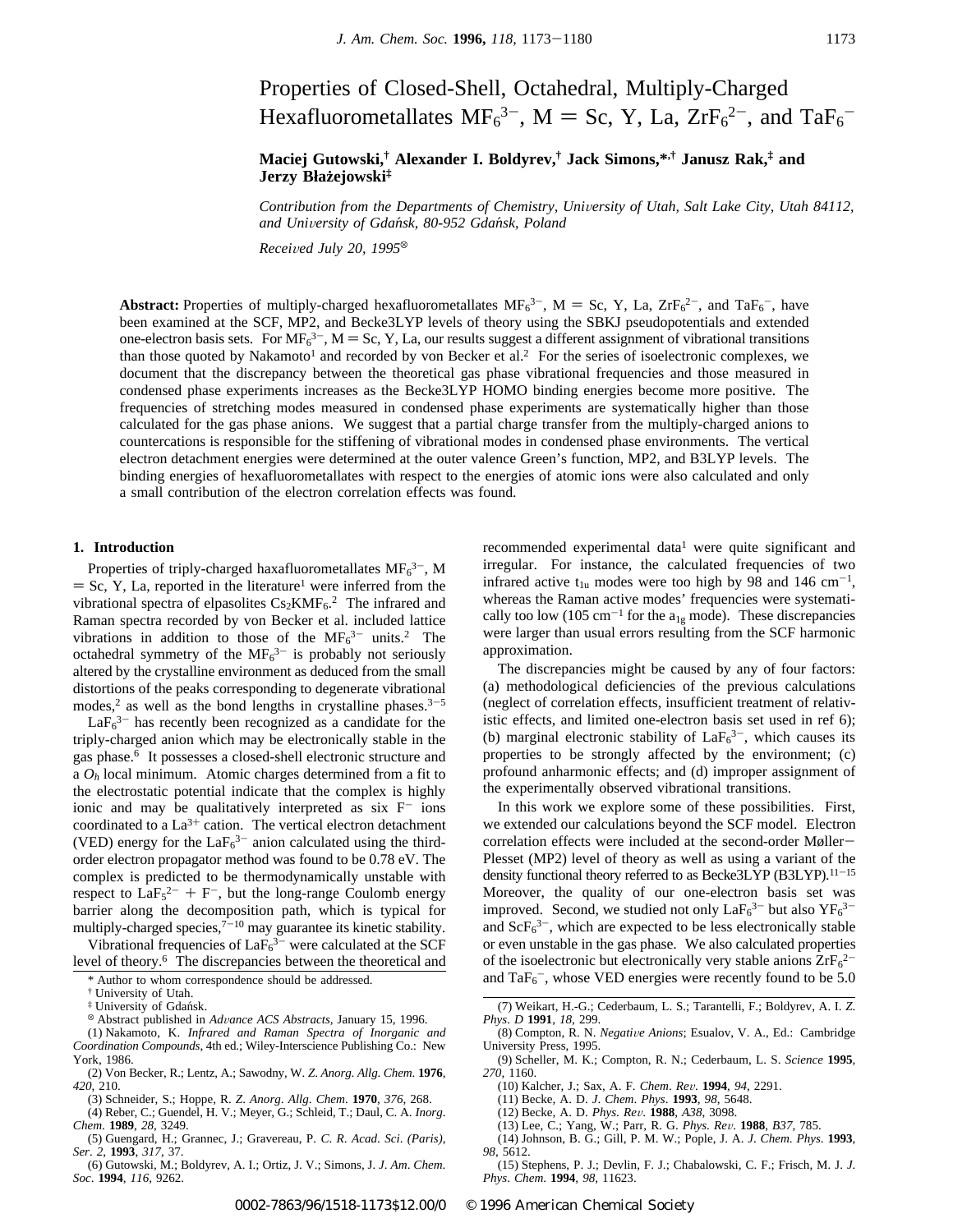and 10.6 eV, respectively, at the third-order electron propagator theory level.6 For this series of isoelectronic but differently charged molecular anions we monitored the extent to which the discrepancy between theoretical and experimental vibrational frequencies may be related to the electronic instability.

In this paper, we demonstrate that the above discrepancy for the t<sub>1u</sub> modes of MF<sub>6</sub><sup>3-</sup> (M = Sc, Y, La) can be reduced by a different assignment of the experimental peaks.<sup>2</sup> But even then, the frequencies of vibrational modes observed in the condensed phase experiments differ significantly from our MP2 and B3LYP gas phase results. Such discrepancies are not observed when we consider the electronically very stable  $TaF_6$ <sup>-</sup> anion. We then speculate that the discrepancies observed for triply-charged anions are invariably related to the counterion environment which produces their stability.

A more general issue is how we should think about anions which are routinely considered as constituents of solids, melts, and solutions. Even for singly-charged anions there are many controversial issues, as for example polarizabilities of halides. $16-25$ It was recognized long ago that accurate theoretical polarizabilities for free halides<sup>16,17</sup> differ by as much as  $100\%$  from the polarizability data for ionic crystals or from the solution polarizabilities of salts.18-<sup>20</sup> In theoretical studies for ionic clusters, it was demonstrated that the halide polarizabilities are dramatically supressed by the electrostatic crystal field $2^{1-23}$  and by overlap effects with the neighboring ions. $22-24$  It was concluded that the empirical model of in-crystal polarizabilities must incorporate the environmentally induced variations of anion polarizabilities.25

The issues become more convoluted as we consider multiplycharged anions, $7^{-10}$  the vast majority of which are electronically unstable in the gas phase. $26,27$  However, the X-ray experiments clearly confirm their existence in the crystalline phase, at least in the structural sense.<sup>3-5,28-31</sup> Furthermore, a neutron<sup>32</sup> and X-ray diffraction study of MCl<sub>3</sub> ( $M = Y$ , La)<sup>33</sup> combined with the results of earlier Raman scattering experiments on yttrium-<sup>34</sup> and lanthanum chloride-alkali chloride mixtures,<sup>35</sup> has demonstrated that the trivalent metal atom in the melt is in a state of rather stable octahedral-type coordination by halide first neighbors.

A statistical mechanical modeling of such systems requires, among other factors, interaction potentials for the coordinated complexes and their binding energies *in vacuo* defined with respect to the energy of isolated atomic ions.36-<sup>39</sup> Of course,

- (17) Diercksen, G. H. F.; Sadlej, A. J. *Chem*. *Phys*. *Lett*. **1981**, *84*, 390.
- (18) Pauling, L. *Proc*. *R*. *Soc*. *(London)* **1927**, *A114*, 191.
- (19) Fajans, K.; Bauer, N. *J*. *Am*. *Chem*. *Soc*. **1942**, *64*, 3023.
- (20) Coker, H. *J*. *Phys*. *Chem*. **1976**, *80*, 2078.
- (21) Burns, G.; Wikner, E. G. *Phys*. *Re*V. **1961**, *121*, 155.
- (22) Fowler, P. W.; Madden, P. A. *Mol*. *Phys*. **1983**, *49*, 913.
- (23) Fowler, P. W.; Madden, P. A. *Phys*. *Re*V. **1984**, *B29*, 1035.
- (24) Gutowski, M.; Kakol, M.; Piela, L. *Int*. *J*. *Quantum Chem*. **1983**, *23*, 1843.
	- (25) Fowler, P. W.; Pyper, N. C. *Proc*. *R*. *Soc*. *London* **1985**, *A398*, 377.
	- (26) Boldyrev, A. I.; Simons, J. *J*. *Phys*. *Chem*. **1994**, *98*, 2293.
	- (27) Blades, A. T.; Kebarle, P. *J*. *Am*. *Chem*. *Soc*. **1994**, *116*, 10761.
	- (28) Bode, V. H.; Voss, E. *Z*. *Anorg*. *Allg*. *Chem*. **1957**, *290*, 1.
- (29) Loesch, R.; Hebecker, C.; Rauft, Z. *Z*. *Anorg*. *Allg*. *Chem*. **1982**, *491*, 199.
- (30) Dib, A.; Roux, M. T.; Aleonard, S. *J*. *Solid State Chem*. **1987**, *66*, 47.
- (31) Dahlke, P.; Babel, D. *Z*. *Anorg*. *Allg*. *Chem*. **1994**, *620*, 1686.
- (32) Saboungi, M.-L.; Price, D. L.; Scamehorn, C.; Tosi, M. P. *Europhys*. *Lett*. **1991**, *15*, 283.
- (33) Mochinaga, J.; Iwadate, Y.; Fukushima, K. *Mater*. *Sci*. *Forum* **1991**, *73*, 147.
	- (34) Papatheodorou, G. N. *J*. *Chem*. *Phys*. **1977**, *66*, 2893.
	- (35) Papatheodorou, G. N. *Inorg*. *Nucl*. *Chem*. *Lett*. **1975**, *11*, 483.
- (36) Woods, A. M.; Sinkovits, R. S.; Charpie, J. C.; Huang, W. L.; Bartram, R. H.; Rossi, A. R. *J*. *Phys*. *Chem*. *Solids* **1993**, *54*, 543.

there is a formal issue to what extent the concept of the *in* V*acuo* complex is meaningful for such electronically unstable systems and whether its properties are adequate for the statistical mechanical simulations. Nevertheless, Erbölükbas et al. developed the charged-soft-sphere potential for isolated  $MCI_6^{3-}$ species supplemented by the polarization terms.40 Akdeniz demonstrated the strong thermodynamic stability of the octahedral  $MCI_6^{3-}$  complexes in Y-alkali and La-alkali chloride solutions independent of the nature and concentration of the alkali counterions.<sup>41</sup>

In this work, we determine binding energies for the  $MF<sub>6</sub><sup>3–</sup>$  $(M = Sc, Y, La), ZrF<sub>6</sub><sup>2-</sup>, and TaF<sub>6</sub><sup>-</sup> complexes *in vacuo* at the$ SCF, MP2, and B3LYP levels. The work on analogous hexachlorometallates is underway in our group.

#### **2. Computational Aspects**

We used the relativistic, compact effective potentials of Stevens et al. together with their valence, energy-optimized, shared-exponent, contracted Gaussian basis sets.<sup>42,43</sup> We label this combination of pseudopotentials and basis sets SBKJ. For the M atoms  $(M = Ta, Zr,$ Sc, Y, La), and  $(n - 1)s$ ,  $(n - 1)p$ , *ns*, *np*, and  $(n - 1)d$  orbitals are chemically active and take advantage of the double-*ú* sp and triple-*ú* d basis sets. For the F atom, only the valence 2s and 2p orbitals are chemically active, and they are described within a double-*ú* quality basis set. Altogether, there are 56 chemically active electrons in the SBKJ calculations for these closed-shell anionic complexes.

Next, the SBKJ basis sets were *supplemented* with different sets of diffuse and polarization functions. For the F atom, we tested one- and two-term sets of diffuse s and p functions, as well as a polarization d function, whereas for the M atoms we allowed for one set of diffuse s, p, and d functions. The exponents of the one-term diffuse basis sets were taken to be equal to  $\frac{1}{3}$  of the lowest exponent in the original basis. For the two-term diffuse sets, a geometrical progression was assumed with the progression constant equal to 2.4. The exponent of the polarization d function on F was 0.80.

Numerical tests described in the next section (see also refs 6,6,44-47) suggested exploring the following *sequence* of one-electron basis sets: (a) the original SBKJ set (82 contracted Gaussian type orbitals (CGTO)); (b) the SBKJ set supplemented with the one-term of diffuse s and p functions on F, denoted SBKJ+d (106 CGTO's); (c) the SBKJ+d set supplemented with the one-term set of diffuse s, p, and d functions on M and one d polarization function on F, denoted SBKJ+ddp (152 CGTO's); and (d) the SBKJ+ddp set supplemented with the second set of diffuse s and p functions on F and denoted SBKJ+dddp (176 CGTO's).

The SCF equilibrium geometries and harmonic vibrational frequencies were refined at the MP2 level and the B3LYP hybrid method.<sup>11-15</sup> The accuracy of the MP2 optimized geometries and harmonic frequencies is well documented<sup>48</sup> whereas B3LYP is a density functional theory (DFT) method in which the exact (Hartree-Fock) exchange is combined with local and gradient-corrected exchange and correlation terms.<sup>11</sup>

- (38) Pastore, G.; Akdeniz, Z.; Tosi, M. P. *J*. *Phys*.*: Condens*. *Matter* **1991**, *3*, 8297.
- (39) Tatlipinar, H.; Akdeniz, Z.; Pastore, G.; Tosi, M. P. *J*. *Phys*.*: Condens*. *Matter* **1992**, *4*, 8933.
- (40) Erbo¨lu¨kbas, A.; Akdeniz, Z.; Tosi, M. P. *Il Nuo*V*o Cimento* **1992**, *14*, 87.
	- (41) Akdeniz, Z. *J*. *Phys*.*: Condens*. *Matter* **1993**, *5*, B1.
- (42) Stevens, W. J.; Basch, H.; Krauss, M. J. *J*. *Chem*. *Phys*. **1984**, *81*, 6026.
- (43) Krauss, M.; Stevens, W. J.; Basch, H.; Jasien, P. G. *Can*. *J*. *Chem*. **1992**, *70*, 612.
	- (44) Boldyrev, A. I.; Simons, J. *J*. *Chem*. *Phys*. **1992**, *97*, 2826.
- (45) Gutowski, M.; Rak, J.; Dokurno, P.; Błażejowski, J. *J. Phys. Chem.* **1994**, *98*, 6280.
- (46) Rak, J.; Gutowski, M.; Dokurno, P.; Błażejowski, J. *J. Chem. Phys.* **1994**, *100*, 5810.
- (47) Gutowski, M.; Rak, J.; Dokurno, P.; Błażejowski, J. *Inorg. Chem.* **1994**, *33*, 6187.
- (48) Hehre, W. J.; Radom, L.; Schleyer, P. R.; Pople, J. A. *Ab Initio Molecular Orbital Theory*; Wiley: New York, 1986.

<sup>(16)</sup> Sadlej, A. J. *J*. *Phys*. *Chem*. **1979**, *83*, 1653.

<sup>(37)</sup> Akdeniz, Z.; Tosi, M. P. *Phys*. *Chem*. *Liq*. **1990**, *21*, 127.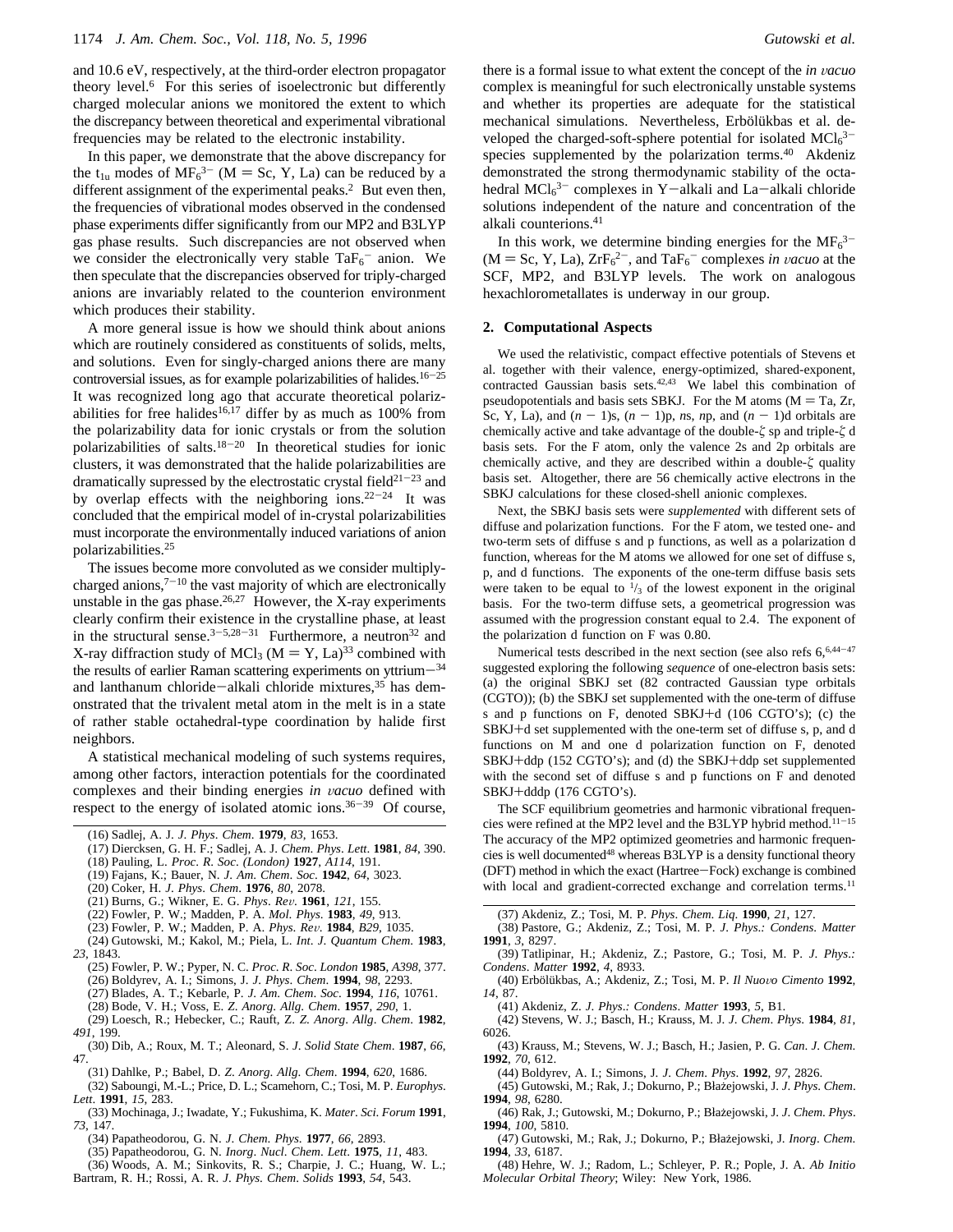Preliminary indications are that the B3LYP functional is the best so far proposed, at least for estimating energetics of chemical processes<sup>14</sup> and vibrational frequencies.15

The diffuseness of the charge distribution for the systems studied here makes the DFT calculations more time consuming than in standard applications for neutral systems. We found that not only the "Coarse Grid" but even the "Fine Grid" with 75 radial shells and 302 angular points per atom is not sufficient. The G92/DFT code<sup>49</sup> encountered problems with spurious integrated densities and the SCF iterative procedure frequently failed to converge. In many cases, the more accurate grid of 99 radial shells and 302 angular points was found to be necessary. This, however, makes the B3LYP calculations more CPU demanding than the MP2 approach.

The complexes studied here may be viewed as consisting of ionic atoms.6 Hence, the computational methods will be tested with respect to their ability to reproduce the electron affinity of F as well as the first few ionization potentials of the M atoms.

The vertical electron detachment energies for the octahedral closedshell complexes were calculated directly, using the outer valence Green's function (OVGF) third-order method,<sup>50-52</sup> and indirectly, i.e., calculating the energy of the *n*-electron closed-shell anion and  $(n - 1)$ -electron open-shell species at the MP2 and B3LYP levels. While the third-order OVGF method is not very accurate for the isolated fluoride anion,<sup>53</sup> it may be reliable for fluorine-containing compounds.<sup>51</sup>

We calculated two quantities which characterize the electron charge distribution in octahedral complexes. First, the radial extent of the distribution is characterized by the mean value of  $R^2$  ( $\langle R^2 \rangle$ ). Second, the effective charges assigned to the M and F atoms were determined from a fit to the electrostatic potential at points selected according to the Merz-Singh-Kollman scheme.<sup>54</sup> For atomic radii, we used 1.60 (Sc), 1.80 (Y), 1.88 (La), 1.57 (Zr), 1.43 (Ta), and 1.36 (F<sup>-</sup>)  $\AA$ <sup>55</sup> Effective atomic charges and values of  $\langle R^2 \rangle$  have been calculated with electron densities and equilibrium geometries corresponding to the SCF, B3LYP, and MP2 levels of theory.

The dissociation energies of  $MX_6^{n-}$  into  $6F^- + M^{(6-n)+}$  were also calculated. This dissociation limit is employed in statistical mechanical models of melts $37-39$  in which the atomic ions are assumed to be building blocks. The attractive interaction within the complexes is expected to be dominated by the electrostatic interactions among the ions and slightly enhanced by the dispersion and induction terms. The dipole polarizabilities of atomic ions are also calculated to judge the quality of the latter interaction energy terms.

The counterpoise method of Boys and Bernardi was used to assure numerical consistency in calculations of the complex and the atomic ions' energies.56 The standard function counterpoise method was used at the SCF and MP2 levels but it is not sufficient at the B3LYP level due to the numerical integrations involved. For such cases, Boys and Bernardi recommended performing numerical integrations with the same set of points and weights for the supermolecule and its isolated constituents to enforce a numerical consistency. The procedure was dubbed the point counterpoise method.<sup>56</sup> Our B3LYP binding energies were obtained in such function and point counterpoise calculations.

Due to the highly ionic character of the  $MX_6^{n-}$  species<sup>6</sup> and the isodesmic character of the decomposition process, the majority of the binding energy should be reproduced already at the SCF level of theory. The MP2 values of the binding energy are also calculated to evalute the importance of correlation effects such as the dispersion interaction

(51) von Niessen, W.; Schirmer, J.; Cederbaum, L. S. *Comp*. *Phys*. *Rep*. **1984**, *1*, 57.

- B. H.; Merz, K. M., Jr.; Kollman, P. A. *J*. *Comp*. *Chem*. **1990**, *11*, 431. (55) Day, M. C.; Selbin, J. *Theoretical Inorganic Chemistry*; Reinhold
- Publishing Corporation: New York, 1962.
	- (56) Boys, S. F.; Bernardi, F. *Mol*. *Phys*. **1970**, *19*, 553.

**Table 1.** Basis Set Dependence of the  $LaF<sub>6</sub><sup>3-</sup>$  Properties at the SCF and MP2 Levels of Theory*<sup>a</sup>*

| method/basis set                                                           |                                                                   | $R_{\text{LaF}}$ $\epsilon_{\text{HOMO}}$ $\langle R^2 \rangle$ $v_1(a_{1g})$ $v_2(e_g)$ $v_3(t_{1u})$ $v_4(t_{1u})$ |                          |                          |                          |
|----------------------------------------------------------------------------|-------------------------------------------------------------------|----------------------------------------------------------------------------------------------------------------------|--------------------------|--------------------------|--------------------------|
| SCF/SBKJ<br>SCF/SBKJ+d<br>SCF/SBKJ+ddp<br>SCF/SBKJ+dddp $2.463 -1.57$ 1150 | $2.462 - 1.23$ 1146<br>$2.475 - 1.69$ 1162<br>$2.465 - 1.56$ 1151 | 351<br>338<br>340<br>341                                                                                             | 276<br>258<br>252<br>252 | 295<br>276<br>267<br>267 | 163<br>161<br>159<br>159 |
| $MP2/SBKJ+d$<br>MP2/SBKJ+ddp                                               | $2.498 - 1.75$ 1187<br>$2.468 - 1.58$ 1160                        | 322<br>329                                                                                                           | 245<br>246               | 262<br>262               | 154<br>152               |

 ${}^a R_{\text{LaF}}$  in Å, orbital energy of the highest occupied orbital ( $\epsilon_{\text{HOMO}}$ ) in eV,  $\langle R^2 \rangle$  in au, vibrational frequencies in cm<sup>-1</sup>.

and correlation corrections to the valence repulsion, induction, and electrostatic terms.57

Much less in known about the physical content of the B3LYP interaction energy. Only recently, Kristyán and Pulay demonstrated numerically that the counterpoise corrected DFT interaction energies fail to reproduce dispersion interactions in the van der Waals minimum region,58 which is a serious deficiency that should be taken into account even for the highly ionic systems studied here.

Our calculations were performed primarily with the Gaussian 92/ DFT<sup>49</sup> and Gamess<sup>59</sup> codes. The OVGF VED energies were obtained with the Gaussian 94 code.<sup>60</sup>

# **3. Results and Discussion**

**1. Basis Set Trends.** The saturation of our results with respect to systematic extensions of the SBKJ basis set was tested for all hexafluorometallates but, for the sake of brevity, only the results for  $LaF<sub>6</sub><sup>3-</sup>$  are presented in Table 1 at the SCF and MP2 levels of theory. Convergence for the  $t_{2g}$  and  $t_{2u}$  vibrational modes is not addressed in Table 1 since these frequencies were stable to 3  $cm^{-1}$  for all basis sets.

The results presented in Table 1 indicate that the equilibrium distance  $R_{\text{LaF}}$  is affected by less than 0.005 Å for basis set extensions above SBKJ+ddp, at least at the SCF level of theory. The equilibrium  $R_{MF}$  distance is systematically longer at the MP2 level than at the SCF level, but the difference does not exceed 0.03 Å.

The values of  $\langle R^2 \rangle$  reported in Table 1 are affected by both the diffuseness of the electron charge distribution and the equilibrium distance *R*LaF. Their values indicate that even the SBKJ+d basis set is well suited to deal with the electron distribution in triply-charged anions.

The basis set extension from SBKJ+d to SBKJ+ddp affects vibrational frequencies by less than 10 and 8  $cm^{-1}$  at the SCF and MP2 level, respectively, see Table 1. Further extension to the SBKJ+dddp basis set changes frequencies by not more than  $1 \text{ cm}^{-1}$  at the SCF level of theory. Therefore, we conclude that the SBKJ+ddp basis set is appropriate for further applications. Thus, to conserve space, only the SBKJ+ddp basis set results are presented in the later discussion.

(59) Dupuis, M.; Spangler, D.; Wendolowski, J. J. National Resource for Computations in Chemistry Software Catalog, University of California: Berkeley, CA, 1980. Program QG01.8b. Schmidt, M. W.; Baldridge, K. K.; Boatz, J. A.; Jensen, J. H.; Koseki, S.; Gordon, M. S.; Nguyen, K. A.; Windus, T. L.; Elbert, S. T. *QCPE Bull*. **1990**, *10*, 52. Schmidt, M. W.; Baldridge, K. K.; Boatz, Elbert, S. T.; Gordon, M. S.; Jensen, J. H.; Koseki, S.; Matsunaga, N.; Nguyen, K. A.; Shujun, S.; Windus, T. L.; Dupuis, M.; Montgomery, J. A., Jr. *J*. *Comp*. *Chem*. **1993**, *14*, 1347.

<sup>(49)</sup> Gaussian 92/DFT, Revision F.2, Frisch, M. J.; Trucks, G. W.; Schlegel, H. B.; Gill, P. M. W.; Johnson, B. G.; Wong, M. W.; Foresman, J. B.; Robb, M. A.; Head-Gordon, M.; Replogle, E. S.; Gomperts, R.; Andres, J. L.; Raghavachari, K.; Binkley, J. S.; Gonzalez, C.; Martin, R. L.; Fox, D. J.; Defrees, D. J.; Baker, J.; Stewart, J. J. P.; and Pople, J. A. Gaussian, Inc.: Pittsburgh, PA, 1993.

<sup>(50)</sup> Cederbaum, L. S. *J*. *Phys*. **1975**, *B8*, 290.

<sup>(52)</sup> Ortiz, J. V. *J*. *Chem*. *Phys*. **1988**, *89*, 6348.

<sup>(53)</sup> Ortiz, J. V. *Chem*. *Phys*. *Lett*. **1987**, *136*, 387.

<sup>(54)</sup> Singh, U. C.; Kollman, P. A. *J*. *Comp*. *Chem*. **1984**, *5*, 12. Besler,

<sup>(57)</sup> Chałasiński, G.; Szczęśniak, M. M. *Chem. Rev.* 1994, 94, 1723. (58) Kristya´n, S.; Pulay, P. *Chem*. *Phys*. *Lett*. **1994**, *229*, 175.

 $(60)$  Gaussian 94, Revision B.1, Frisch, M. J.; Trucks, G. W.; Schlegel, H. B.; Gill, P. M. W.; Johnson, B. G.; Robb, M. A.; Cheeseman, J. R.; Keith, T.; Petersson, G. A.; Montgomery, J. A.; Raghavachari, K.; Al-Laham, M. A.; Zakrzewski, V. G.; Ortiz, J. V.; Foresman, J. B.; Cioslowski, J.; Stefanov, B. B.; Nanayakkara, A.; Challacombe, M.; Peng, C. Y.; Ayala, P. Y.; Chen, W.; Wong, M. W.; Andres, J. L.; Replogle, E. S.; Gomperts, R.; Martin, R. L.; Fox, D. J.; Binkley, J. S.; Defrees, D. J.; Baker, J.; Stewart, J. P.; Head-Gordon, M.; Gonzalez, C.; Pople, J. A. Gaussian, Inc.: Pittsburgh PA, 1995.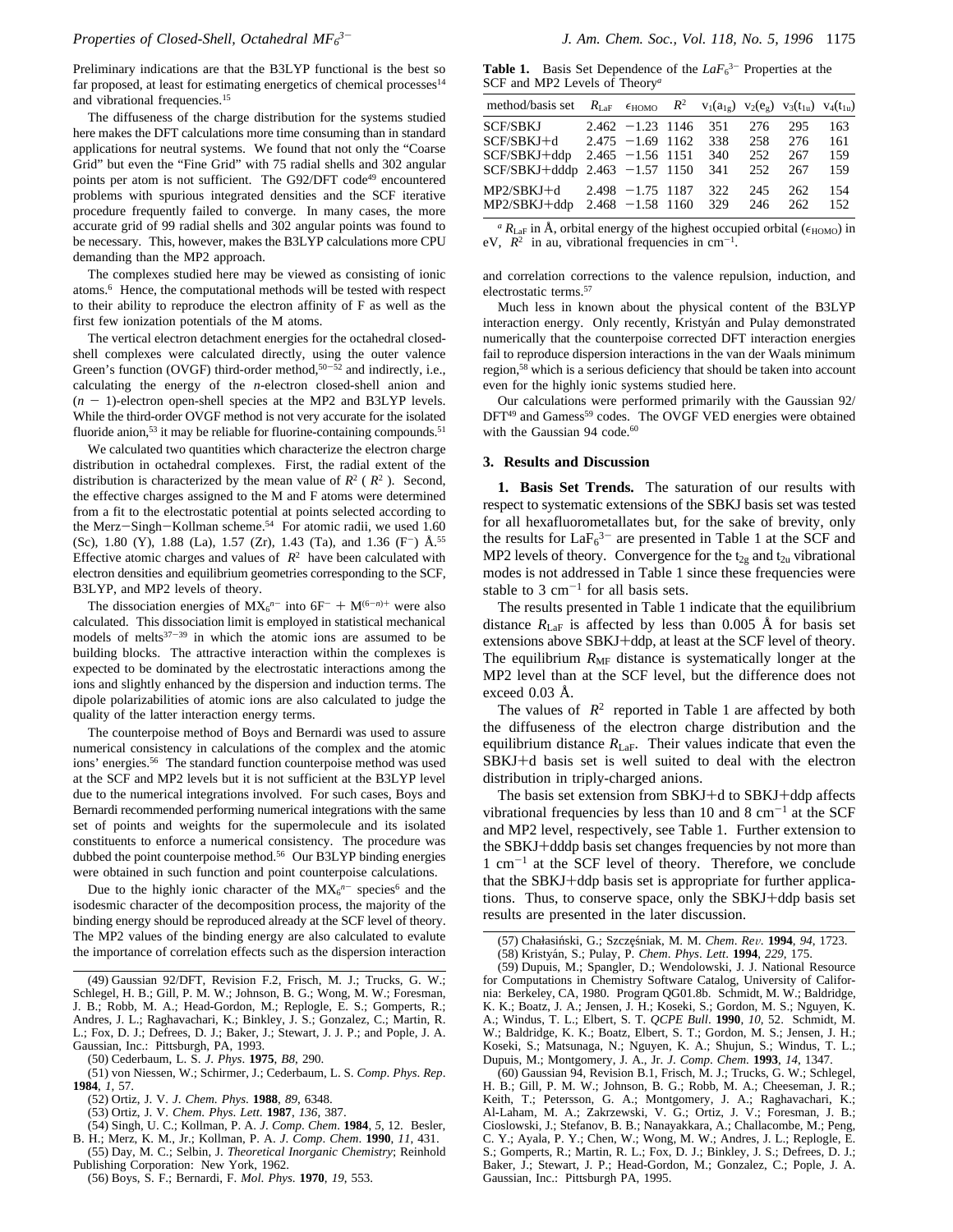**Table 2.** The Basis and Method Dependence of the Vertical Electron Detachment Energy (eV) of F<sup>-</sup> (Experimental Result 3.399  $eV^{63}$ 

|                                                 | SBKJ+            | $6 - 311 +$ | $6 - 311 +$ | aug-cc-py |      |         |      |
|-------------------------------------------------|------------------|-------------|-------------|-----------|------|---------|------|
| method                                          | ddp <sup>a</sup> | G*          | G(2df)      | DZ        | TZ   | $T Z^b$ | QZ   |
| Koopmans                                        | 4.84             | 4.83        | 4.83        | 4.93      | 4.92 | 4.92    | 4.92 |
| <b>APUHF</b>                                    | 1.17             | 1.18        | 1.11        | 1.21      | 1.11 | 1.11    | 1.09 |
| APMP <sub>2</sub>                               | 3.30             | 3.21        | 3.39        | 3.51      | 3.60 | 3.60    | 3.67 |
| APMP3                                           | 2.88             | 2.69        | 2.87        | 3.00      | 3.02 | 3.03    | 3.08 |
| APMP4                                           | 3.21             | 3.06        | 3.22        | 3.38      | 3.48 | 3.49    | 3.55 |
| $\triangle MP5$                                 | 2.87             | 2.82        | 2.97        | 3.04      | 3.12 | 3.12    | 3.18 |
| $\triangle$ OCISD                               | 3.06             | 2.89        | 3.02        | 3.18      | 3.20 | 3.20    | 3.25 |
| $\triangle OCISD(T)$                            | 3.06             | 2.96        | 3.11        | 3.24      | 3.33 | 3.33    | 3.40 |
| $\triangle OCISD(TO)$                           | 2.99             | 2.92        | 3.07        | 3.18      | 3.26 | 3.26    | 3.32 |
| $\mathbf{O} \mathbf{V} \mathbf{G} \mathbf{F}^c$ | 4.97             | 4.27        | 4.39        | 5.05      | 5.00 | 5.00    | 5.02 |
| AB3LYP                                          | 3.35             | 3.49        | 3.46        | 3.56      | 3.53 | 3.53    | 3.55 |

*<sup>a</sup>* Basis set used in this work for large systems. *<sup>b</sup>* All electrons were included in correlation calculations. *<sup>c</sup>* Method B from ref 51.

**2. Atomic Properties.** For the complexes studied in this paper, the HOMO and a few next occupied orbitals are dominated by the F's  $2p$  atomic orbitals.<sup>6</sup> Hence, the lowest electron detachment energies correspond to the hole formation in the fluoride framework. Therefore, we calibrated accuracy of our computational approach on the isolated  $F^-$  ion (see Table 2).

Accurate computation of the electron detachment energy for atomic and molecular anions requires large atomic basis sets and extended treatment of electron correlation.<sup>61</sup>  $F^-$  is notoriously difficult and the Møller-Plesset series converges slowly with large oscillations between consecutive orders, see Table 2. The MP2 results are satisfactory, especially for smaller basis sets, but a significant deterioration occurs at the third-order. The fifth-order result obtained with the state-of-the-art aug-ccpvQZ basis set<sup>62</sup> still differs by 0.22 eV from the experimental value of 3.40 eV.<sup>63</sup> The convergence is clearly accelerated and oscillation dampened at the QCI level.<sup>64</sup>

The third-order OVGF method systematically overshoots the experimental result, see also ref 53, and the discrepancy stabilizes at 1.6 eV for the largest basis sets. The OVGF results reported in Table 2 correspond to method B from ref 51, which is recommended in the Gaussian 94 code.<sup>60</sup> The results from methods A and C from ref 51, not reported in Table 2, are actually closer to the experimental result but still too large.

The B3LYP method performs very well and the discrepancy from the experimental result never exceeds 0.13 eV. In addition, saturation of the B3LYP results requires only s and p symmetry functions, whereas in the conventional many-body or CI approaches the high angular momentum basis functions are critical.65-<sup>67</sup>

The closed-shell  $(n - 1)s^2(n - 1)p^6$  cations are considered as constituents of the hypothetical purely ionic complexes. Hence, the first few ionization potentials of the M atoms were calculated at the SCF, MP2, and B3LYP levels and compared with available experimental results. $68-72$  To the best of our knowledge, for the Ta atom only the first ionization potential is experimentally known.<sup>72</sup> The spin-orbit coupling effects are

(62) Woon, D. E.; Dunning, T. H., Jr. *J*. *Chem*. *Phys*. **1993**, *98*, 1358. (63) Hotop, H.; Lineberger, W. C. *J*. *Phys*. *Chem*. *Ref*. *Data* **1985**, *14*, 731.

**Table 3.** Dipole Polarizabilities and the Values of  $\langle R^2 \rangle$  for Atomic Ions Calculated with the SBKJ+ddp Basis Set at the SCF, B3LYP, and MP2 Levels of Theory

| method                        | $_{\rm F^-}$      | $Sc^{3+}$ | $Y^{3+}$                    | $La^{3+}$ | $Zr^{4+}$ | $Ta^{5+}$ |  |  |  |
|-------------------------------|-------------------|-----------|-----------------------------|-----------|-----------|-----------|--|--|--|
| Dipole Polarizabilities in au |                   |           |                             |           |           |           |  |  |  |
| <b>SCF</b>                    | 5.02 <sup>a</sup> | 2.01      | 4.04                        | 7.71      | 2.96      | 2.35      |  |  |  |
| MP2                           | $6.59^{b,c}$      | 1.97      | 3.99                        | 7.62      | 2.91      | 2.32      |  |  |  |
| B3LYP                         | 6.81              | 2.05      | 4.08                        | 7.72      | 2.98      | 2.37      |  |  |  |
| ref18                         | 7.02              | 1.93      | 3.71                        | 7.02      | 2.50      |           |  |  |  |
|                               |                   |           | $\langle R^2 \rangle$ in au |           |           |           |  |  |  |
| <b>SCF</b>                    | 15.9              | 11.7      | 17.9                        | 26.9      | 15.3      | 14.1      |  |  |  |
| MP2                           | 17.4              | 11.7      | 18.0                        | 27.1      | 15.4      | 14.1      |  |  |  |
| B3LYP                         | 17.3              | 11.7      | 17.8                        | 26.7      | 15.3      | 14.1      |  |  |  |

*<sup>a</sup>* SCF limit is 10.66.74 *<sup>b</sup>* MP2 limit is 16.67.74 *<sup>c</sup>* MP4 limit is 20.37.74

not taken into account in our calculations. For the heaviest La and Ta atoms, the multiplet components of an atomic term may span the range of a few tenths of an electronvolt.<sup>68</sup>

We have found that the B3LYP results are systematically closest to the experimental data. Overall, our B3LYP ionization potentials agree with the experimental results to 0.6 eV for the trivalent atoms and to 0.4 eV for the Zr atom.

For the neutral Ta atom, the B3LYP first ionization potential of 7.49 eV differs by 0.4 eV from the experimental data and the lowest energy term of the neutral atom  $(^{4}F)$  and the singlycharged cation (5F) are consistent with the experimental findings.68 The higher B3LYP ionization potentials of 15.32, 24.40, 36.42, and 48.70 eV, which correspond to the formation of the Ta<sup>2+</sup>(<sup>4</sup>F), Ta<sup>3+</sup>(<sup>3</sup>F), Ta<sup>4+</sup>(<sup>2</sup>D), and Ta<sup>5+</sup>(<sup>1</sup>S) cations, are probably accurate to 0.6 eV.

At the B3LYP level, formation of the closed-shell  $(n - 1)$  $s^{2}(n - 1)p^{6}$  cations from the neutral M atoms requires 45.1, 39.4, 36.0, 77.7, and 132.3 eV for Sc, Y, La, Zr, and Ta, respectively. The corresponding experimental data for the first four atoms are very close to our findings and amount to 44.2, 39.4, 36.2, and 79.8 eV.<sup>72</sup> For the Ta atom, an extrapolated result is 132.0 eV.73

Our theoretical dipole polarizabilities  $(\alpha)$  of atomic ions are compared in Table 3 to the semiempirical<sup>18</sup> and other theoretical results.<sup>74</sup> The MP2 and B3LYP results for  $F^-$  are in satisfactory agreement with the semiempirical data.<sup>18</sup> However, when compared with the exact theoretical results of Diercksen and Sadlej,<sup>74</sup> the SBKJ+ddp  $\alpha$  is underestimated by 50% at the SCF level of theory, and the error increases at the correlated level. Therefore, the induction and dispersion components of the binding energy will be underestimated in our SBKJ+ddp calculations. For the closed-shell metal cations, the correlation corrections to the SCF  $\alpha$ 's are quite small (see Table 3), and our theoretical results are probably quite accurate, see also ref 75.

**3. Physical Properties of Complexes.** For triply-charged anions, the shortest  $R_{\text{MF}}$  is obtained for the B3LYP method, the largest for the MP2 method, with the magnitude of the discrepancy decreasing from 0.011 Å for  $\text{ScF}_6^{3-}$  to 0.004 Å

- (74) Diercksen, G. H. F.; Sadlej, A. J. *Chem*. *Phys*. **1989**, *131*, 215.
- (75) Fowler, P. W.; Sadlej, A. J. *Phys*. *Re*V. **1991**, *A43*, 6386.

<sup>(61)</sup> Simons, J.; Jordan, K. *Chem*. *Re*V. **1987**, *87*, 535.

<sup>(64)</sup> Pople, J. A.; Head-Gordon, M.; Raghavachari, K. *J*. *Chem*. *Phys*. **1987**, *87*, 5968.

<sup>(65)</sup> Sasaki, F.; Yoshimine, M. *Phys*. *Re*V. *A* **1974**, *A9*, 17; **1974**, *A9*, 26.

<sup>(66)</sup> Feller, D.; Davidson, E. R. *J*. *Chem*. *Phys*. **1985**, *82*, 4135.

<sup>(67)</sup> Raghavachari, K. *J*. *Chem*. *Phys*. **1985**, *82*, 4142.

<sup>(68)</sup> Moore, C. E. Atomic Energy Levels; National Bureau of Standards: Washington, DC, 1949, Vols. 1-3.

<sup>(69)</sup> Martin, W. C.; Zalubas, R.; Hagan, L. *Atomic Energy Levels-The Rare Earth Elements*; Natl. Stand. Ref. Data Ser.-Natl. Bur. Stand. (U.S.), 1978; No. 60.

<sup>(70)</sup> Sugar, J.; Corliss, C. Atomic Energy Levels of the Iron Period Elements: Potassium through Nickel. *J*. *Phys*. *Chem*. *Ref*. *Data 14* **1985**, *Suppl*. 2.

<sup>(71)</sup> Moore, C. E. *Ionization Potentials and Ionization Limits Derived from the Analysis of Optical Spectra*; Natl. Stand. Ref. Data Ser.-Natl. Bur. Stand. (U.S.), 1970; No. 34.

<sup>(72)</sup> *CRC Handbook of Chemistry and Physics*, 74th ed.; Lide, D. R.; CRC Press: Boca Raton, 1993-1994.

<sup>(73)</sup> Fricke, B.; Johnson, E.; Rivera, G. M. *Radiochim*. *Acta* **1993**, *62*, 17.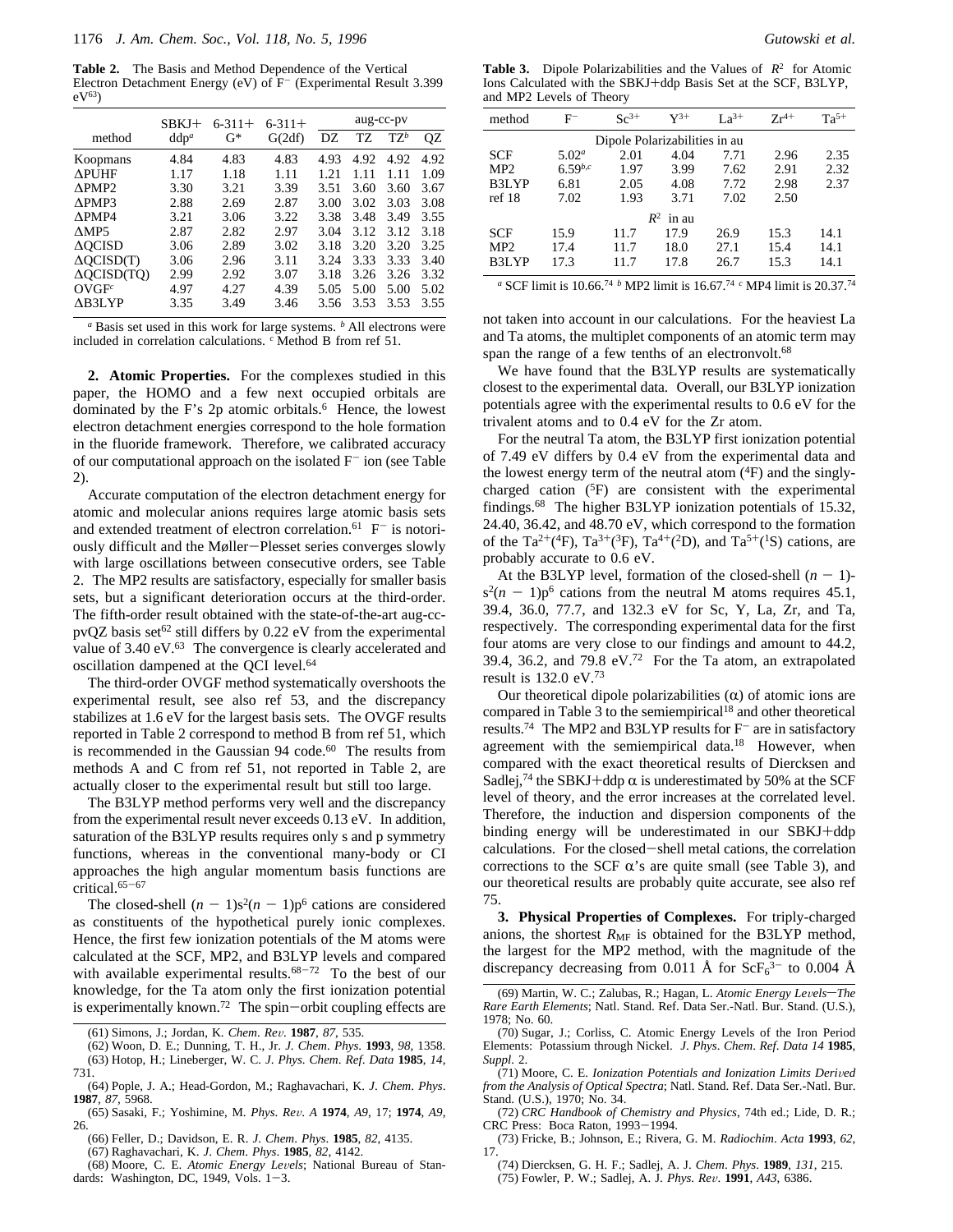Table 4. Properties of the Octahedral, Closed-Shell MF<sub>6</sub> Anions Calculated with the SBKJ+ddp Basis Set at the SCF, B3LYP, and MP2 Levels of Theory*<sup>a</sup>*

| system                         | method          | $R_{\rm MF}$ | $\epsilon_{HOMO}$ | $\langle R^2 \rangle$ | $\langle Q_{\rm F} \rangle$ | $D_{\rm e}$ |
|--------------------------------|-----------------|--------------|-------------------|-----------------------|-----------------------------|-------------|
| ScF <sub>6</sub> <sup>3–</sup> | SCF             | 2.112        | $-0.44$           | 857                   | $-0.916$                    | 1132        |
|                                | B3LYP           | 2.106        | $+4.84$           | 859                   | $-0.941$                    | 1156        |
|                                | MP <sub>2</sub> | 2.117        | $-0.46$           | 867                   | $-0.927$                    | 1120        |
| $YF_6^{3-}$                    | SCF             | 2.276        | $-1.03$           | 989                   | $-0.916$                    | 1048        |
|                                | B3LYP           | 2.274        | $+4.25$           | 991                   | $-0.924$                    | 1056        |
|                                | MP <sub>2</sub> | 2.282        | $-1.03$           | 998                   | $-0.920$                    | 1035        |
| LaF <sub>6</sub> <sup>3–</sup> | SCF             | 2.465        | $-1.55$           | 1151                  | $-0.937$                    | 969         |
|                                | B3LYP           | 2.464        | $+3.67$           | 1155                  | $-0.936$                    | 975         |
|                                | MP2             | 2.468        | $-1.58$           | 1160                  | $-0.941$                    | 959         |
| $ZrF_6^{2-}$                   | SCF             | 2.052        | $-6.04$           | 805                   | $-0.726$                    | 2087        |
|                                | B3LYP           | 2.061        | $-0.49$           | 812                   | $-0.712$                    | 2127        |
|                                | MP <sub>2</sub> | 2.067        | $-6.10$           | 818                   | $-0.720$                    | 2077        |
| $TaF_6$ <sup>-</sup>           | SCF             | 1.901        | $-11.95$          | 690                   | $-0.533$                    | 3335        |
|                                | B3LYP           | 1.922        | $-6.18$           | 701                   | $-0.481$                    | 3416        |
|                                | MP <sub>2</sub> | 1.923        | $-11.97$          | 704                   | $-0.489$                    | 3331        |
|                                |                 |              |                   |                       |                             |             |

 $^a$  *R*<sub>MF</sub> in Å, orbital energy of the highest occupied orbital ( $\epsilon$ <sub>HOMO</sub>) in eV,  $\langle R^2 \rangle$  in au, effective atomic charge on F ( $Q_F$ ) in au, counterpoisecorrected binding energies (*D*e) in kcal/mol.

**Table 5.** The OVGF,*<sup>a</sup>* MP2, and B3LYP Vertical Electron Detachment Energies (in eV) Calculated with the SBKJ+ddp Basis Sets at the MP2/SBKJ+ddp Geometries

| method          | final state $\mathfrak{b}$ | VED                                                                                                                                                                                                                                                                                                                                                                                                                                               |
|-----------------|----------------------------|---------------------------------------------------------------------------------------------------------------------------------------------------------------------------------------------------------------------------------------------------------------------------------------------------------------------------------------------------------------------------------------------------------------------------------------------------|
| OVGF            |                            | $-0.17$                                                                                                                                                                                                                                                                                                                                                                                                                                           |
| OVGF            |                            | 0.12                                                                                                                                                                                                                                                                                                                                                                                                                                              |
| <b>OVGF</b>     |                            | 0.20                                                                                                                                                                                                                                                                                                                                                                                                                                              |
| MP2             |                            | $-1.78$                                                                                                                                                                                                                                                                                                                                                                                                                                           |
| B3LYP           |                            | $-2.82$                                                                                                                                                                                                                                                                                                                                                                                                                                           |
| <b>OVGF</b>     |                            | 0.48                                                                                                                                                                                                                                                                                                                                                                                                                                              |
| <b>OVGF</b>     |                            | 0.70                                                                                                                                                                                                                                                                                                                                                                                                                                              |
| <b>OVGF</b>     |                            | 0.75                                                                                                                                                                                                                                                                                                                                                                                                                                              |
| MP2             |                            | $-1.17$                                                                                                                                                                                                                                                                                                                                                                                                                                           |
| B3LYP           |                            | $-2.27$                                                                                                                                                                                                                                                                                                                                                                                                                                           |
| OVGF            |                            | 1.08                                                                                                                                                                                                                                                                                                                                                                                                                                              |
| <b>OVGF</b>     |                            | 1.07                                                                                                                                                                                                                                                                                                                                                                                                                                              |
| <b>OVGF</b>     |                            | 1.26                                                                                                                                                                                                                                                                                                                                                                                                                                              |
| MP2             |                            | $-0.66$                                                                                                                                                                                                                                                                                                                                                                                                                                           |
| B3LYP           |                            | $-1.79$                                                                                                                                                                                                                                                                                                                                                                                                                                           |
| <b>OVGF</b>     |                            | 5.11                                                                                                                                                                                                                                                                                                                                                                                                                                              |
| OVGF            |                            | 5.39                                                                                                                                                                                                                                                                                                                                                                                                                                              |
| <b>OVGF</b>     |                            | 5.51                                                                                                                                                                                                                                                                                                                                                                                                                                              |
| MP2             |                            | 3.58                                                                                                                                                                                                                                                                                                                                                                                                                                              |
| B3LYP           |                            | 2.69                                                                                                                                                                                                                                                                                                                                                                                                                                              |
| OVGF            |                            | 10.62                                                                                                                                                                                                                                                                                                                                                                                                                                             |
| OVGF            |                            | 10.98                                                                                                                                                                                                                                                                                                                                                                                                                                             |
| <b>OVGF</b>     |                            | 11.14                                                                                                                                                                                                                                                                                                                                                                                                                                             |
| MP <sub>2</sub> |                            | 9.14                                                                                                                                                                                                                                                                                                                                                                                                                                              |
| B3LYP           |                            | 8.54                                                                                                                                                                                                                                                                                                                                                                                                                                              |
|                 |                            | ${}^{2}T_{1g}$<br>$^2{\rm T}_{1{\rm u}}$<br>$^2\!T_{2u}$<br>$^2\rm{T}_{1g}$<br>$^2\!T_{1g}$<br>$^2\rm{T}_{1g}$<br>$^2\!T_{1u}$<br>$^2\!T_{2u}$<br>${}^{2}T_{1g}$<br>$^2\!T_{1g}$<br>$^2\rm{T}_{1g}$<br>$^2\! T_{1u}$<br>$^2\!T_{2u}$<br>$^2\!T_{1g}$<br>$^2\!T_{1g}$<br>${}^{2}T_{1g}$<br>$^2\!T_{1u}$<br>$^2\!T_{2u}$<br>$^2{\rm T}_{\rm 1g}$<br>$^2\!T_{1g}$<br>$^2\!T_{1g}$<br>$^2\!T_{1u}$<br>$^2\!T_{2u}$<br>$^2\rm{T}_{1g}$<br>$^2\!T_{1g}$ |

<sup>*a*</sup> Method B from ref 41.  $b^{2}T_{1g}$ ,  $^{2}T_{1u}$ , and  $^{2}T_{2u}$  are the electronic openshell doublet states resulting from the electron removal from HOMO, HOMO-1, and HOMO-2, respectively.

for  $LaF<sub>6</sub><sup>3-</sup>$ , see Table 4. For  $ZrF<sub>6</sub><sup>2-</sup>$  and  $TaF<sub>6</sub><sup>-</sup>$ , the MP2 values of  $R_{\text{MF}}$  remain the largest, but the B3LYP results follow closely and the magnitude of the SCF-MP2 discrepancy slightly increases to  $0.015$  ( $ZrF_6^{2-}$ ) and  $0.022$  Å (Ta $F_6^{-}$ ).

The SCF values of  $\epsilon_{\rm HOMO}$ , reported in Table 4, offer the zeroorder estimation of the VED energy. For the systems studied here, the sum of the electron correlation and relaxation terms lowers the Koopmans' theorem (KT) prediction of the VED energy. The third-order OVGF results presented in Table 5 for the first three IP's of every closed-shell octahedral anion demonstrate that the correlation/relaxation effect amounts to about a half an electronvolt for the triply-charged anions. At the OVGF level,  $LaF_6^{3-}$  and  $YF_6^{3-}$  are electronically stable by 1.08 and 0.48 eV, respectively. The  $\text{ScF}_6^{3-}$  anion is, however, electronically unstable.

The correlation and relaxation corrections to the KT prediction

of the detachment energy are even more destabilizing for the doubly- and singly-charged anions and amount to 0.98 and 1.36 eV for  $ZrF_6^{2-}$  and  $TaF_6^-$ , respectively. Both anions are electronically very stable at the OVGF level with the VED energies of 5.1 and 10.6 eV, respectively, hence in good agreement with earlier predictions.6 The pole strength in the OVGF calculations reported in Table 5 never dropped below 0.93.

The electronic stability of the complexes may be easily overestimated at the OVGF level, as suggested by the results for the isolated  $F^-$  reported in Table 2. In fact, the MP2 VED energies for the complexes are smaller by ca. 1.5 eV than the OVGF results (see Table 5). The B3LYP VED energies are even smaller and differ by ca. 1 eV from the MP2 results. Clearly, the resolution of the electronic stability of the triplycharged anions requires methodologies more advanced than OVGF or MP2.

The Koopmans' theorem interpretation of orbital energies does not apply to the density functional formalism. There,  $\epsilon_i$  $= \partial E_{\text{DFT}}/\partial n_j$ , where  $E_{\text{DFT}}$  is the total energy and  $\epsilon_j$  and  $n_j$  are the orbital energy and the orbital occupation number, respectively.<sup>76</sup> The B3LYP  $\epsilon_{HOMO}$  values reported in Table 4 are positive for the triply-charged anions, which indicates that for these complexes a decrease of the HOMO occupation would decrease the total B3LYP energy (stabilize the complex). A positive value of  $\epsilon_{\text{HOMO}}$  does not mean that the anion is electronically unstable. For instance, the B3LYP/SBKJ+ddp  $\epsilon_{HOMO}$  value for F<sup>-</sup> is +0.13 eV, but the VED energy is 3.35 eV, in satisfactory agreement with the experimental result 3.40 eV.<sup>63</sup> Only for the  $ZrF_6^{2-}$  and  $TaF_6^{-}$  anions are the B3LYP orbital energies negative, hence supporting an unusual electronic stability of these anions.

The values of  $\langle R^2 \rangle$  presented in Table 4 remain quite stable for every anion, irrespective of the computational method used. The MP2 values are systematically the largest and the SCF values the smallest, but the extraction of the correlation effect on  $\langle R^2 \rangle$  requires the same value of  $R_{\text{MF}}$  in the SCF and MP2 calculations. Such results (not presented in Table 4) demonstrate that the correlation correction actually increases the value of  $\langle R^2 \rangle$  and is essentially constant for all triply-charged anions at ca. 6 au. For  $ZrF_6^{2-}$  and  $TaF_6^-$  the correction is smaller and amounts to 2.8 and 0.8 au, respectively.

The fluctuations among the SCF, B3LYP, and MP2 values of the atomic charges  $Q_F$  do not exceed 0.05 au, see Table 4. For all triply-charged anions, the values of the fluorine atomic charge remain above 0.9 au in magnitude. This confirms the highly ionic character of these species. The ionicity decreases for the doubly- and singly-charged anions to the extent that the  $Q_F$  value for TaF<sub>6</sub><sup>-</sup> drops below 0.5 au. This trend is a consequence of the large ionization potentials accompanying the formation of  $Zr^{4+}$  and  $Ta^{5+}$ .

The counterpoise-corrected values of  $D_e$  are reported in the last column of Table 4. We reiterate that these binding energies are defined with respect to the energy of isolated atomic ions. Typical values of the counterpoise corrections are 3 and 20 kcal/ mol at the SCF and MP2 level, respectively. At the B3LYP level and the integration grid of 99 radial and 302 angular points per atom, the value of the cunterpoise correction is 20 kcal/ mol for  $TaF_6^-$  and ca. 5 kcal/mol for other complexes.

It is instructive to compare the  $D_e$  values from Table 4 with the binding energies calculated in the ionic limit model (every atom is considered as a point charge:  $-1$  (F),  $+3$  (Sc, Y, La),

<sup>(76)</sup> Trickey, S. B. *Conceptual Trends in Quantum Chemistry*; Kryachko, E. S., Calais, J. L., Eds.; Kluwer Academic Publishers: Dordrecht, 1994; p 87.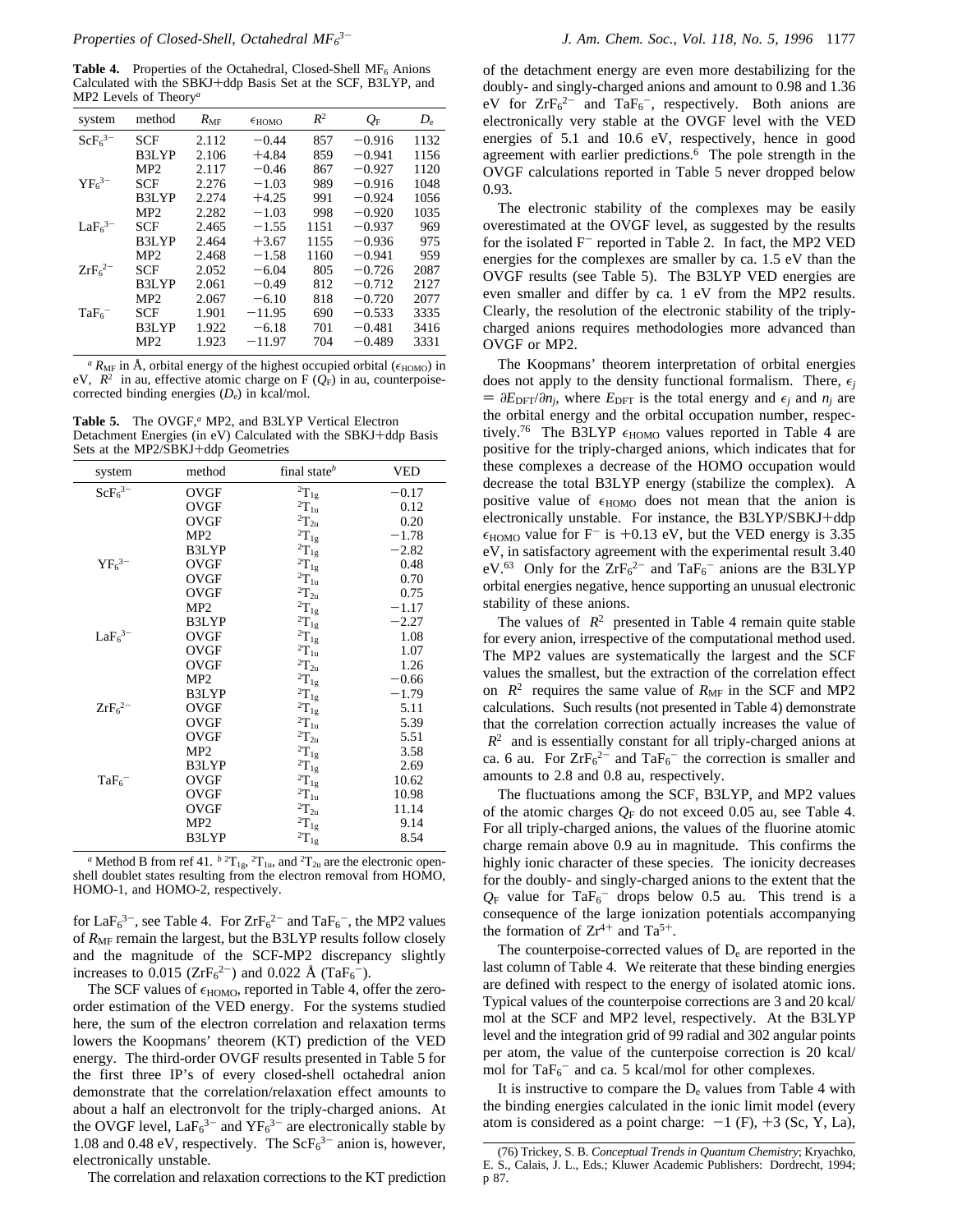Table 6. Harmonic Vibrational Frequencies (cm<sup>-1</sup>) and IR Intensities (km/mol, in parentheses) for the Octahedral Closed-Shell MF<sub>6</sub><sup>3-</sup> Anions Calculated with the SBKJ+ddp Basis Set at the SCF, B3LYP, and MP2 Levels of Theory

| system                         | method     | $v_1(a_{1g})$ | $v_2(e_g)$  | $v_3(t_{1u})$ | $v_4(t_{1u})$ | $v_5(t_{2g})$ | $v_6(t_{2u})$              |
|--------------------------------|------------|---------------|-------------|---------------|---------------|---------------|----------------------------|
| ScF <sub>6</sub> <sup>3–</sup> | <b>SCF</b> | 405           | 281         | 400 (418.7)   | 245(1.4)      | 216           | 125 $[153]^{a}$            |
|                                | B3LYP      | 392           | 260         | 362 (460.7)   | 218(1.3)      | 199           | 111 $[140]$ <sup>a</sup>   |
|                                | MP2        | 394           | 276         | 386 (415.3)   | 235(0.3)      | 210           | 125 $[148]$ <sup>a</sup>   |
| Nakamoto <sup>1</sup>          | IR/raman   | 498           | 390         | 176           | 90            | 230           | $[163]^{a}$                |
| Becker <sup>2</sup>            | IR/raman   | 498           | 390         | 482           | 265           | 230           | $[163]$ <sup>a</sup>       |
| Turrell <sup>82</sup>          | IR/raman   | 495           | 375         | 458           | 257           | 235           | $[166]^{a}$                |
| $YF_6^{3-}$                    | <b>SCF</b> | 375           | 276         | 317 (331.4)   | 200(23.6)     | 186           | 102 [132] <sup>a</sup>     |
|                                | B3LYP      | 364           | 262         | 296 (355.5)   | 182(11.3)     | 173           | 90 $[122]$ <sup>a</sup>    |
|                                | MP2        | 363           | 270         | 305 (329.1)   | 190 (17.4)    | 178           | 96 $[126]$ <sup>a</sup>    |
| Nakamoto <sup>1</sup>          | IR/raman   | 476           | 382         | 160           | 74            | 194           | $[137]^{a}$                |
| Becker <sup>2</sup>            | IR/raman   | 476           | 382         | 419           | 200           | 194           | $[137]^{a}$                |
| LaF <sub>6</sub> <sup>3–</sup> | <b>SCF</b> | 340           | 252         | 267 (313.6)   | 159 (38.6)    | 160           | 82 $[113]^{a}$             |
|                                | B3LYP      | 329           | 240         | 253 (335.0)   | 141(23.6)     | 148           | 66 $[105]$ <sup>a</sup>    |
|                                | MP2        | 329           | 246         | 262 (315.7)   | 152(31.5)     | 153           | 77 $[108]$ <sup>a</sup>    |
| Nakamoto <sup>1</sup>          | IR/raman   | 443           | 334         | 130           | 63            | 171           | $[121]^{a}$                |
| Becker <sup>2</sup>            | IR/raman   | 443           | 334         | 362           | $170 - 130$   | 171           | $[121]^{a}$                |
| $ZrF_6^{2-}$                   | <b>SCF</b> | 551           | 444         | 488 (403.3)   | 234(45.6)     | 230           | 117 $[163]$ <sup>a</sup>   |
|                                | B3LYP      | 522           | 420         | 464 (404.7)   | 208(30.2)     | 214           | 98 $[151]^{a}$             |
|                                | MP2        | 527           | 425         | 464 (401.7)   | 217(35.4)     | 222           | 108 $[157]$ <sup>a</sup>   |
| Nakamoto <sup>1</sup>          | IR/raman   | 589           | 416         | 522, 537      | 192, 241      | 244, 258      | $[172, 182]$ <sup>a</sup>  |
| Lane <sup>84</sup>             | IR/raman   | $579 - 588$   | $450 - 452$ | $496 - 530$   | $196 - 236$   | $236 - 255$   | $[167 - 180]$ <sup>a</sup> |
| $TaF_6$ <sup>-</sup>           | <b>SCF</b> | 718           | 596         | 594 (352.0)   | 242(63.5)     | 292           | 135 [206] <sup>a</sup>     |
|                                | B3LYP      | 659           | 557         | 567 (316.4)   | 211 (44.3)    | 267           | 107 [189] <sup>a</sup>     |
|                                | MP2        | 670           | 560         | 561 (342.8)   | 219 (48.4)    | 274           | 123 [193] <sup>a</sup>     |
| Nakamoto <sup>1</sup>          | IR/raman   | 692           | 581         | 560           | 240           | 272           | $[192]^{a}$                |
| Gantar <sup>85</sup>           | IR/raman   | $692 - 702$   | $581 - 583$ | $560 - 582$   | 232           | $272 - 300$   | $[192 - 212]$ <sup>a</sup> |

<sup>*a*</sup> Estimated from the relation  $v_6 = v_5/\sqrt{2}$ .

 $+4$  (Zr),  $+5$  (Ta), and only the Coulomb interactions are considered). At the MP2 equilibrium geometries, the ionic limit binding energies are as follows: 1257 kcal/mol for  $\text{ScF}_6^{3-}$ ; 1166 kcal/mol for  $YF_6^{3-}$ ; 1078 kcal/mol for La $F_6^{3-}$ ; 2252 kcal/mol for  $\text{ZrF}_6^2$ ; and 3456 kcal/mol for TaF<sub>6</sub><sup>-</sup>. These energies are quite close to the corresponding numbers in Table 4. The qualitative agreement is understandable for the highly ionic triply-charged anions and the discrepancy of ca. 100 kcal/mol may be attributed to the valence repulsion energy, which is neglected in the ionic model. For  $ZrF_6^{2-}$  and  $TaF_6^-$ , the minimum develops before the MF distance is small enough that the complete charge transfer is energetically favorable. It is then surprising that the ionic model binding energies are larger than the ab initio predictions.

The differences among the SCF, B3LYP, and MP2 values of *D*<sup>e</sup> are also unexpected, in particular for the highly ionic triply-charged anions, which may be considered as six fluoride ions interacting with the  $M^{3+}$  cation. The electron correlation effects increase the polarizability of  $F^-$ , see Table 3, thus increasing the attractive induction interaction at the MP2 and B3LYP levels of theory. In addition, for the MP2 method, the attractive dispersion interaction is taken into account. Despite such arguments, the total computed binding energy is systematically the smallest at the MP2 level and the largest at the B3LYP level.

There are at least two reasons for the unexpected values of the theoretical interaction energies. First, our recent results indicate that non-pairwise interactions constitute a significant fraction of the interaction energy for hexafluorometallates.<sup>77</sup> Second, the electron correlation effects increase not only the dipole polarizability of  $F^-$  but also the spatial extent of its electron distribution, as indicated by the values of  $\langle R^2 \rangle$  reported in Table 3. In consequence, the valence repulsion for the  $M^{3+}$  $F^-$  and  $F^-$ - $F^-$  pairs might increase substantially. Such an effect has been observed for the interaction of  $F^-$  with noble

gases,74,78,79,80 where the correlation contribution to the interaction energy curve is also surprisingly small.

**4. Vibrational Frequencies.** The harmonic vibrational frequencies for the hexafluorometallates calculated at the SCF, MP2, and B3LYP levels of theory are reported in Table 6 and compared with the experimental condensed phase data.

For every complex and each vibrational mode, the SCF frequencies are the largest and the B3LYP frequencies are usually the smallest, indicating that correlation effects systematically lower the computed vibrational frequencies, although the correlation effects rarely exceed 40  $cm^{-1}$ , in agreement with common experience.48 More specifically, the difference between the SCF and B3LYP frequencies does not exceed 59, 39, 38, 31, 25, and 28 cm<sup>-1</sup> for the  $a_{1g}$ ,  $e_{g}$ ,  $t_{1u}$  (stretching),  $t_{1u}$ (bending),  $t_{2g}$ , and  $t_{2u}$  mode, respectively.

The discrepancies between the MP2 and B3LYP results serve as an indication how far the results may be from the "exact" harmonic frequencies. These differences are small and do not exceed 11, 16, 24, 17, 11, and 16 cm<sup>-1</sup> for the  $a_{1g}$ ,  $e_{g}$ ,  $t_{1u}$ (stretching),  $t_{1u}$  (bending),  $t_{2g}$ , and  $t_{2u}$  mode, respectively.

As far as the two IR active  $t_{1u}$  modes are concerned, the computed transition intensity is always larger by one or even two orders of magnitude for the higher frequency stretching mode than for the lower frequency bending mode.

Our theoretical results are in satisfactory agreement with the experimental data for the TaF<sub>6</sub><sup>-</sup> complex. However, for  $\text{ZrF}_6^{2-}$ the discrepancies reach 60 cm<sup>-1</sup> (the stretching  $a_{1g}$  and  $t_{1u}$ modes), and for the triply-charged complexes discrepancies above 110 cm<sup>-1</sup> are found for the  $a_{1g}$ ,  $e_{g}$ , and  $t_{1u}$  modes.

There are at least two likely sources for these discrepancies. First, as we argue below, the  $t_{1u}$  vibrational frequencies of the triply-charged anions reported in the Nakamoto tables<sup>1</sup> may not correspond to the frequencies of the  $MF<sub>6</sub><sup>3-</sup>$  moieties but to lattice modes. In fact, a different assignment of the experimental peaks

329

<sup>(78)</sup> Diercksen, G. H. F.; Sadlej, A. J. *Mol*. *Phys*. **1986**, *59*, 896.

<sup>(79)</sup> Kello¨, V.; Sadlej, A. J. *Chem*. *Phys*. **1991**, *157*, 123. (80) Moszyn´ski, R.; Jeziorski, B.; Szalewicz, K. *Chem*. *Phys*. **1992**, *166*,

<sup>(77)</sup> Rak, J. To be submitted for publication.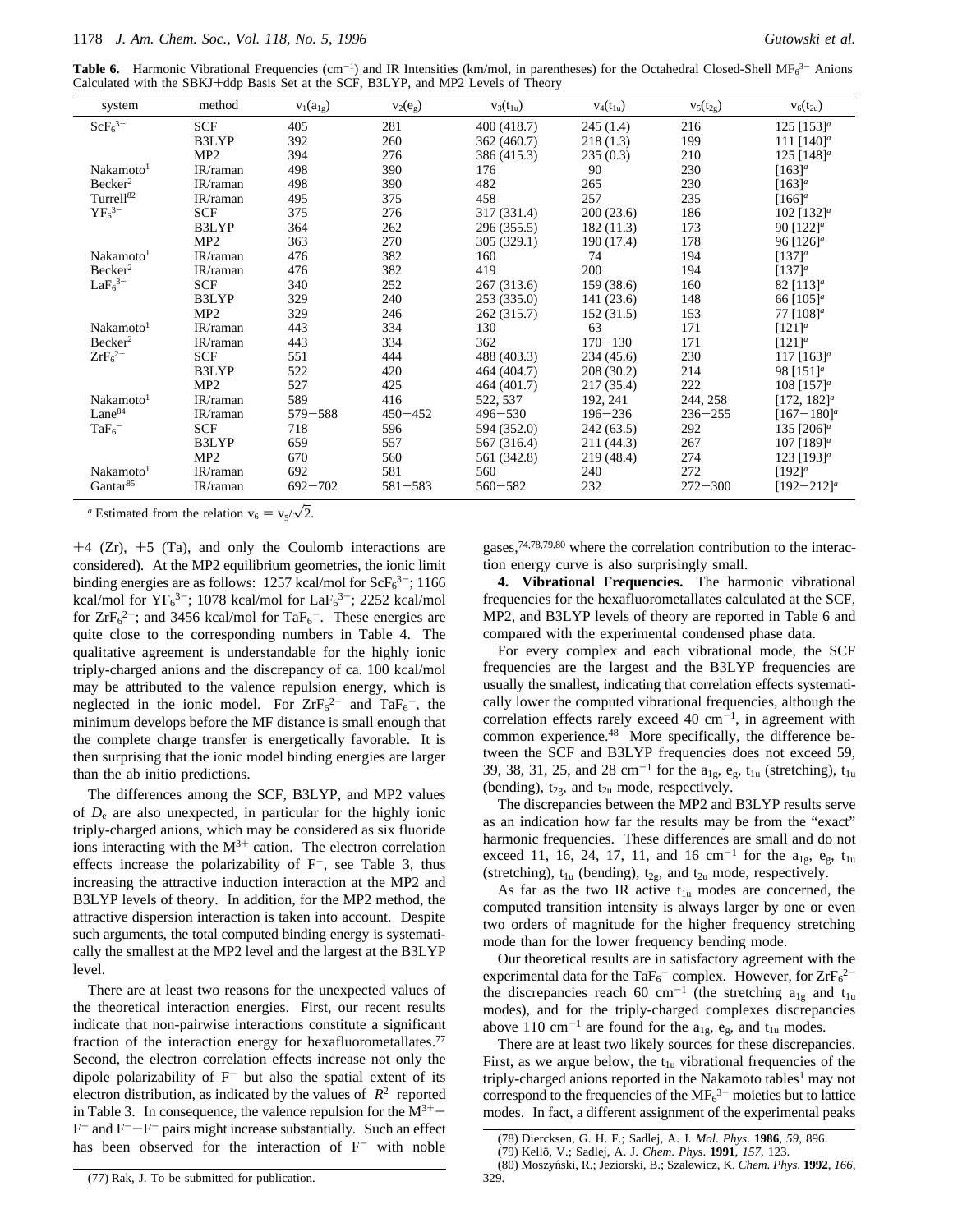recorded by von Becker et al.<sup>2</sup> offers more consistent  $t_{1u}$ vibrational frequencies. Second, as we also suggest below, the larger values of the vibrational frequencies observed in condensed phase experiments may result from partial electron charge transfer from the anion to neighboring countercations.

In the IR spectra recorded by von Becker et al. for elpasolites  $Cs<sub>2</sub>KMF<sub>6</sub>, M = Sc, Y, La, the highest frequency peak (345–$  $500 \text{ cm}^{-1}$ ) is significantly more intensive than the second peak, which is in the range of  $130-265$  cm<sup>-1</sup>. Neither of these peaks was assigned by Nakamoto to the  $MF<sub>6</sub><sup>3-</sup>$  moieties; rather he chose two peaks with much lower frequencies and quite similar intensities to assign to  $MF<sub>6</sub><sup>3–1</sup>$ 

Our results indicate, however, that the higher frequency  $t_{1u}$ peak of  $MF<sub>6</sub><sup>3-</sup>$  should be much more intensive than the second  $t<sub>1u</sub>$  peak. Moreover, judging from the theoretical and experimental frequencies for  $TaF_6^-$  and  $ZrF_6^{2-}$ , we would not expect such low  $t_{1u}$  vibrational frequencies for triply-charged anions as those quoted in ref 1. We therefore suggest that the two higher frequency IR peaks from ref 2 be assigned as those corresponding to  $MF_6^3$ -. Such an assignment is proposed in Table 6 in the rows labeled "Becker". In support of this assignment, we point out the more recent IR and Raman spectra recorded by Turrell et al. for solid  $M_3ScF_6$ ,  $M = Na$ , K, Rb, Cs,  $TI.^{81,82}$  After analysis of force constants, these authors assigned the high-frequency IR transitions to the  $\text{ScF}_6^{3-}$  moieties (the row labeled "Turrell" in Table 6) and transitions below  $200 \text{ cm}^{-1}$  to translatory lattice modes.

Even accepting the new assignment of the  $t_{1u}$  frequencies, our theoretical gas phase frequencies are systematically lower than the condensed phase data, in particular for the stretching  $a_{1g}$ ,  $e_{g}$ , and  $t_{1u}$  modes. We recall that the B3LYP HOMO energies of triply-charged anions are positive (see Table 4), indicating that the total energy of the complex would decrease if the HOMO occupation were to decrease. If such an anion is placed in a condensed phase environment, there can be a spontaneous partial charge transfer from the anion to the neighboring countercations, for which the B3LYP LUMO orbital energies are negative. This may then rationalize the systematic deviation among gas and condensed phase data.

For triply-charged anions, the B3LYP value of  $\epsilon_{HOMO}$  are positive and large, clearly indicating a preference to reduce the excess electronic charge. In these species, the discrepancies between our computed and measured condensed phase frequencies are large, frequently above  $100 \text{ cm}^{-1}$ . It is encouraging that these disrepancies are larger than the variations in experimental frequencies observed for the same complex but in different solids or melts (these variations usually do not exceed 30 cm-1. 2,34,35,81,82 This indicates that properties of a complex are, to a large extent, transferable from one environment to another, although quite different from the properties of the gas phase complex, and justifies the unique parametrization of the interaction potential for the  $MX_6^{3-}$  species used in the statistical mechanical modeling.37-<sup>41</sup>

The negative value  $-0.49$  eV of the B3LYP HOMO energy in the  $Zr\overline{F_6}^{2-}$  complex indicates a tendency to retain the excess electronic charge. The complex, however, must compete for "its" electron density in a condensed phase environment, because the values of the typical countercations B3LYP LUMO energies are  $-6.95$ ,  $-7.09$ , and  $-6.39$  eV for Li<sup>+</sup>, Na<sup>+</sup>, and NH<sub>4</sub><sup>+</sup>, respectively (the  $6-311+G^{**}$  results). A partial loss of electronic charge is then unavoidable, and may be reflected by the

discrepancy of  $60 \text{ cm}^{-1}$  between the theoretical and experimental  $a_{1g}$  and  $t_{1u}$  vibrational frequencies.

Finally, the  $TaF_6^-$  anion with the HOMO B3LYP energy of -6.18 eV can easily withstand the countercation's preference to acquire an extra electronic charge, as a result of which the experimental and theoretical vibrational frequencies are nearly identical for this complex.

The  $t_{2u}$  vibrational mode is neither Raman nor IR active and experimental data for the hexafluorometallates studied here are not available. The general valence force field (GVFF) method implies a relation  $v_{t_{2u}} = v_{t_{2g}}/\sqrt{2}$ .<sup>83</sup> A deviation from this relation may serve as an indication of the magnitude of the bondangle interaction constant.<sup>84</sup> Our values of  $v_{t_{2u}}$  are systematically smaller than those predicted from the GVFF relation, see Table 6. Since  $t_{2u}$  is a bending mode, we expect our theoretical MP2 and B3LYP values of its frequency are meaningful in condensed phases as well.

### **4. Summary and Conclusions**

We have studied five hexafluorometallate complexes  $MF<sub>6</sub><sup>3-</sup>$ ,  $M = Sc$ , Y, La,  $ZrF_6^{2-}$ , and  $TaF_6^-$ , at the SCF and secondorder Møller-Plesset theory levels as well as using a variant of the density functional method dubbed B3LYP. We used the SBKJ pseudopotentials throughout this study.

The SBKJ basis sets were supplemented with diffuse and polarization functions and the convergence of the complexes' properties with the basis set extensions was determined. The flexibility of the final SBKJ+ddp basis set was also tested on the polarizabilities of  $F^-$  and the metal closed-shell  $(n - 1)s^2(n)$  $- 1$ ) $p<sup>6</sup>$  cations, as well as on the electron affinity of F. For each metal atom, the sum of ionization potentials necessary to produce the corresponding closed-shell cations was also calculated. All of these results were found to be in satisfactory agreement with the available experimental data.

The complexes  $ZrF_6^{2-}$  and  $TaF_6^-$  were confirmed to be electronically very stable with VED energies of 5.1 and 10.6 eV, respectively, at the third-order OVGF level of theory. The  $\text{SCF}_6^{3-}$  complex was found to be electronically unstable and the electronic stabilities of  $LaF_6^{3-}$  and  $YF_6^{3-}$  are disputable in view of contradictory results at different theoretical levels. For the two latter complexes, the largest electronic stability was found at the third-order OVGF level, with VED energies of 1.08 and 0.48 eV, respectively. However, the triply-charged anions are electronically unstable at the MP2 and B3LYP levels.

All triply-charged anions were found to be very ionic as the partial charge on F exceeds 0.9 au, irrespective of the computational scheme used to estimate it. The ionicity decreases for  $ZrF_6^{2-}$  and  $TaF_6^-$ , as expected from the values of ionization potentials required to form  $M^{3+}$  (M = Sc, Y, La),  $Zr^{4+}$ , and  $Ta^{5+}$ .

The binding energies of the complexes with respect to the energies of isolated atomic ions were also calculated at the SCF, MP2, and B3LYP levels of theory. The ab initio binding energies were found to be counterintuitive and further analysis of the interaction energy in haxafluorometallates is underway.77

The correlation corrections to the SCF harmonic vibrational frequencies were found to be similar at the MP2 and B3LYP levels. Good agreement was found between the theoretical and condensed phase experimental frequencies for  $TaF_6^{-1}$  For other complexes, in particular for triply-charged anions, the discrep-

<sup>(81)</sup> Turrell, S.; Hafsi, S.; Barbier, P.; Champarnaud-Mesjard, J.-C. *J*. *Mol*. *Struct*. **1986**, *143*, 17.

<sup>(82)</sup> Turrell, S.; Hafsi, S.; Conflant, P.; Barbier, P.; Dracke, M.; Champarnaud-Mesjard, J.-C. *J*. *Mol*. *Struct*. **1988**, *174*, 449.

<sup>(83)</sup> Labonville, P.; Ferraro, J. R.; Wahl, M. C.; Basile, L. J. *Coord*. *Chem*. *Re*V. **1972**, *7*, 257.

<sup>(84)</sup> Lane, A. P.; Sharp, D. W. A. *J*. *Chem*. *Soc*. *A* **1969**, 2942.

<sup>(85)</sup> Gantar, D.; Rahten, A.; Volavsek, B. *Thermochim*. *Acta* **1987**, *117*,  $227$